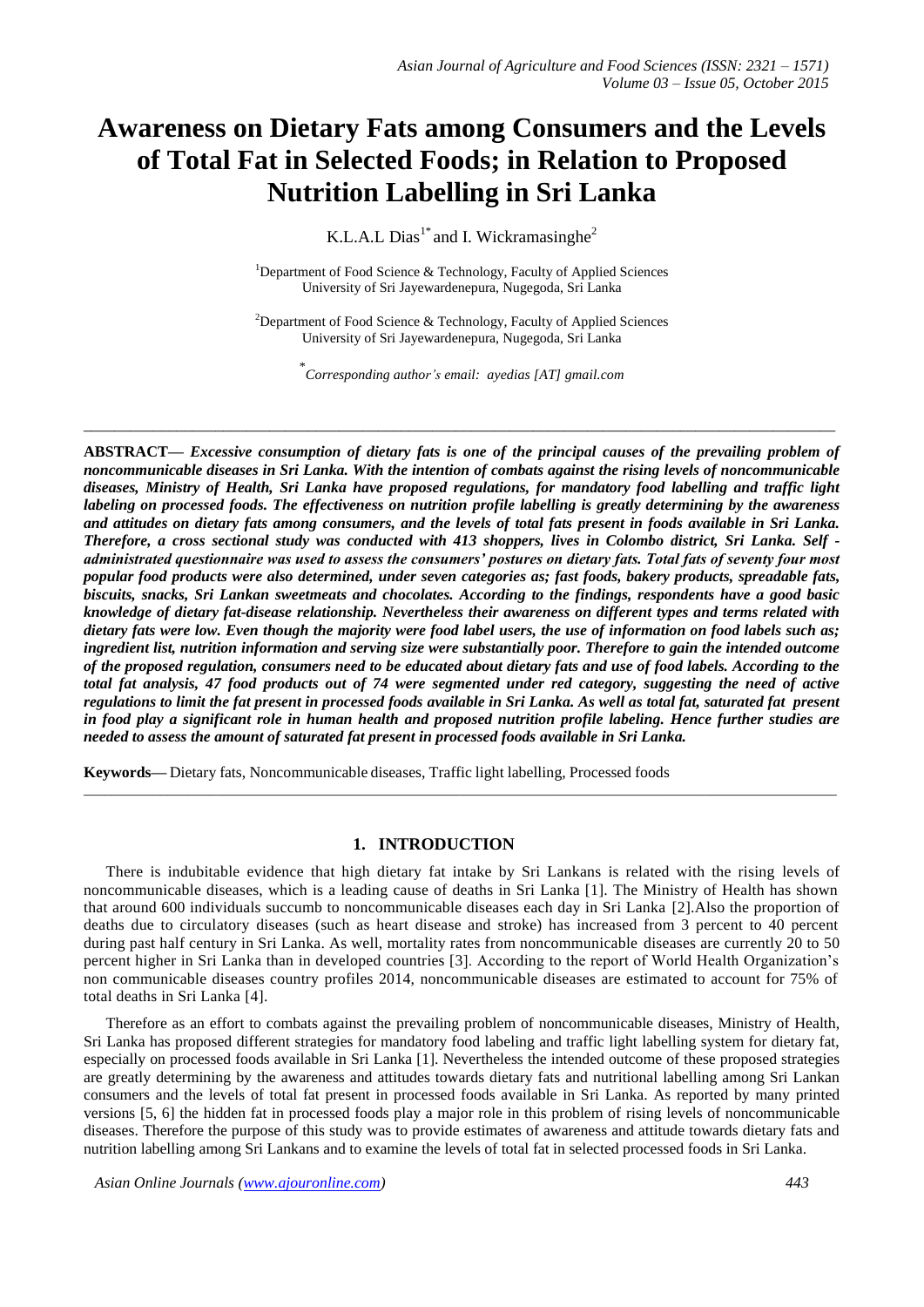# **2. MATERIALS AND METHODS**

#### *2.1 Survey Methodology*

#### *2.1.1 Study Design and Survey Instrument*

The study design used in this survey was analytical cross-sectional. A self-administrated questionnaire was used to investigate consumers" knowledge of health risks associated with high dietary fat intake, familiarity with types and terms related with dietary fats, attitudes towards the amount of dietary fat present in foods, and its effect on purchasing decision and consumers" comprehension on the amount of dietary fat present in foods available in Sri Lankan market. The questionnaire was validated by conducting a pilot study prior to the survey.

#### *2.1.2 Study Area*

The survey was conducted in Colombo District, which is one of the three districts of Western Province with the highest population density; 3438 persons per square kilometer in Sri Lanka [7]. A large part of Colombo District is comprised with Colombo city which is the largest, and the commercial capital of Sri Lanka where there is a concentration of government, and private offices. And also it is characterized by many economic and social activities including: shopping for food items, food selling outlets and various supermarkets. According to the discussion paper of policy options and actions for the prevention and control of selected chronic noncommunicable diseases in Sri Lanka [8], they have revealed that the mortality due to noncommunicable diseases is higher in urban areas comparatively to rural areas. Therefore, Colombo District was specifically selected for this study due to the fact, that it is an area with burden of noncommunicable diseases.

#### *2.1.3 Study Population*

The study population was individuals, aged 18 years and above, who were found actively participating in food purchasing activities in selected supermarkets (Arpico ,Cargils, Keells and Laughs located in major cities of Colombo District) , fairs (Delkanda, Maharagama,Thotalanaga and Kaduwela), economic centers (Narahenpita, Meegoda and Rathmalana), fast food outlets, retail shops and around street vendors within Colombo District. The study excluded noncitizens of Sri Lanka, since they may have different practices with regards to reading and using information on food labels and dietary fats.

#### *2.1.4 Data collection and Analysis*

The survey was conducted during the period, September to November in 2014. A stratified random sampling method was used to select a representative sample with 413 respondent consisting of male and female shoppers, age 18 and above. A proportional stratified sample was obtained by formulating stratum fractions according to gender, using census data provided by Department of Census and Statistics, Sri Lanka [9]. Randomly selected shoppers in the stratum were invited to take part in the study by completing the questionnaire. In the case where shoppers declined to participate, the process was repeated by approaching the next passing shopper in the stratum. In few cases verbal assistance was provided on request. Before completing the questionnaires, the respondents were informed about the research aim and the confidential use of all the data gathered.

All data gathered from the survey were analysed using Statistical Package for the Social Sciences (SPSS) version 16.0. Both descriptive and inferential statistics were created and used to define and explain the results. The frequencies of subjects in categorical variables were analyzed using descriptive statistics, and bar charts were used for graphical representation. For inferential statistic representation, Pearson's chi square test  $(\chi^2)$  was used to determine whether a significant relationship exists between two categorical variables. The p-value of 0.05 was taken as significant. Further, for the determination of strength of association, between variables where a significant difference exists, gamma value was calculated.

#### *2.1.5 Survey Measurements*

The survey measurements on consumer knowledge and attitudes toward dietary fat and food labelling were developed (Figure 1) based on the diffusion of innovation theory by Everett Rogers [10] and the manual of guideline for assessing nutrition related knowledge, attitudes, and practices of Food and Drug Administration[11].

#### *Knowledge of Health Risks Associated with High Dietary Fat Intake*

To assess the basic knowledge of health risks associated with high dietary fat intake, participants were asked to identify whether they were aware of the relationship between high fat intake and various health complications, by responding "yes" or "no". To further asses the knowledge of dietary fat diseases relationship another question was asked to identify the true statement regarding the diseases related with high consumption of dietary fat. The percentage of respondents who knows the correct answer was used as the indicator to quantify the knowledge on health risks associated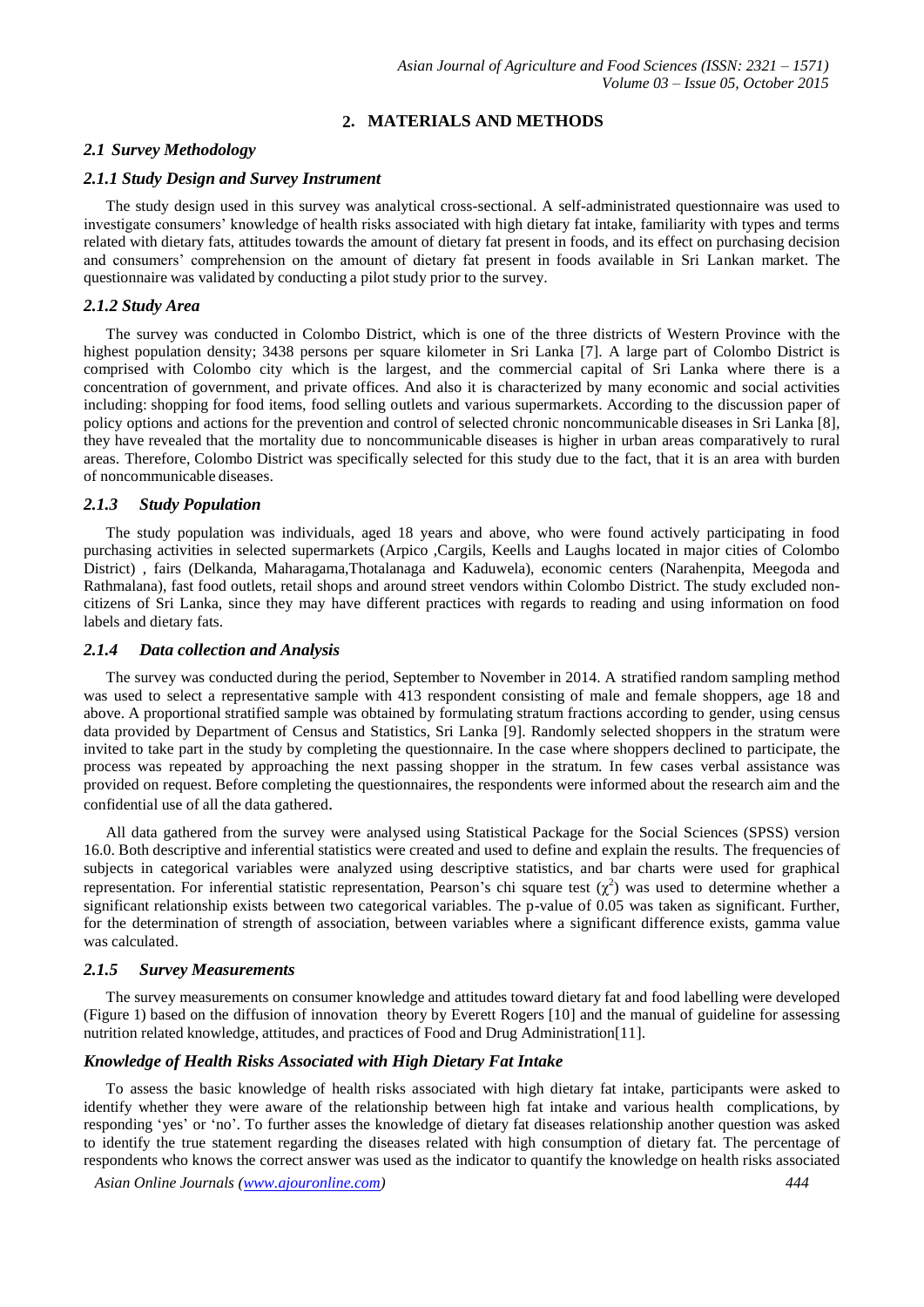with high dietary fat intake [11]. As well, in order to reveal, the major sources of nutrition information which respondents are highly exposed; nine selected sources (family/friends, family doctor, school, radio, television, newspaper, internet, advertisements and posters/ leaflet) were given to participants to mention all that apply.

## *Familiarity with Types of Dietary Fats and Terms Related with Dietary Fats*

The effectiveness of nutritional labeling on dietary fats depends on the consumer familiarity, and the understanding of different types of dietary fats and terms appear on the food label. Three types of major dietary fats, and four terms related with fat sources were given on the questionnaire to tick the terms that participant have ever heard before. It was a multiple answer question and participants were allowed to tick all that apply. The percentage of responses for each term was used as an indicator of the familiarity of the term [11].

## *Consumer Attitudes towards Food Labelling and Dietary fat Present in Processed Food*

The attitude of consumers on the amount of fat present in a food and its effect on their purchase decision were assessed by using a 3-point scale as 'very concern', 'somewhat concern' and 'not at all concern' on the amount of fat present in food and the scale 'always', 'often' and 'not at all' for the impact on their purchase decision of that food. And also to measure the attitudes of Sri Lankan consumers on food labelling another question was asked using a 3-point scale as; 'very concern', 'somewhat concern' and 'not at all concern' for seven different significant factors which appear on food label such as expiry date, manufacture date, price, weight, ingredient list, nutrition information, and serving size.

## *Consumer Comprehension on the Amount of Dietary Fat Present in Selected Food Items*

In order to determine participants" ability to make comparisons between food products relating to total fat content [11], participants were presented four food items which were selected by using criteria; two fried products and two highly fat incorporated products which are commonly available in the market and consumed by individuals belongs to all social classes in Sri Lanka. Then participants were asked to rank the given list of foods in ascending order of the total fat content they contain. The food with highest frequency in each rank were selected to obtain the generalized order of fat content of given foods while the results disclosed from the total fat determination were used to recognize the correct order of total fat present in those foods. Finally the orders of food obtained from the analytical results and the respondents were compared to determine the consumer comprehension on the amount of dietary fat present different foods available in local market.

| Knowledge of Health Risks Associated with High<br><b>Dietary Fat Intake</b>                                                                                                                                                                                                                                                                                     | <b>Familiarity with Types of Dietary Fats and</b><br><b>Terms Related with Dietary Fats</b>                                                                                                                                                        |  |  |  |  |
|-----------------------------------------------------------------------------------------------------------------------------------------------------------------------------------------------------------------------------------------------------------------------------------------------------------------------------------------------------------------|----------------------------------------------------------------------------------------------------------------------------------------------------------------------------------------------------------------------------------------------------|--|--|--|--|
| • Basic knowledge of health risks associated with<br>high dietary fat intake<br>• Knowledge of diseases related with high<br>consumption of dietary fat.<br>• Type of sources consumers are highly exposed to<br>gain nutriion information                                                                                                                      | • Familiarity with major type of dietary fats such<br>as; saturated fat, unsaturated fat, trans fat, and<br>partially hydrogenated fat.<br>• Familiarity with terms related with dietary fats such<br>as; fat spreads, vegetable oil, and palm oil |  |  |  |  |
| <b>Consumer knowledge</b><br>and attitude towards<br>dietary fats and food<br>labelling                                                                                                                                                                                                                                                                         |                                                                                                                                                                                                                                                    |  |  |  |  |
| <b>Consumer Attitudes towards Food Labelling and</b><br><b>Dietary fat Present in Processed Food</b>                                                                                                                                                                                                                                                            | <b>Consumer Comprehension on the Amount of</b><br><b>Dietary Fat Present in Selected Food Items</b>                                                                                                                                                |  |  |  |  |
| • Use of food labels available on packaged foods<br>• Use of facts available on food labels such<br>as; price, manufacture date, expiary<br>date, weight, ingredeint list, nutritional panel, and<br>serving size<br>• Consumer attitude on the amount of fat present in<br>processed foods available in market on and its<br>effect on their purchase decision | • Consumer awareness of dietary fat available in<br>fried foods and fat incoperated foods                                                                                                                                                          |  |  |  |  |

**Figure 1:** Survey measurements of the study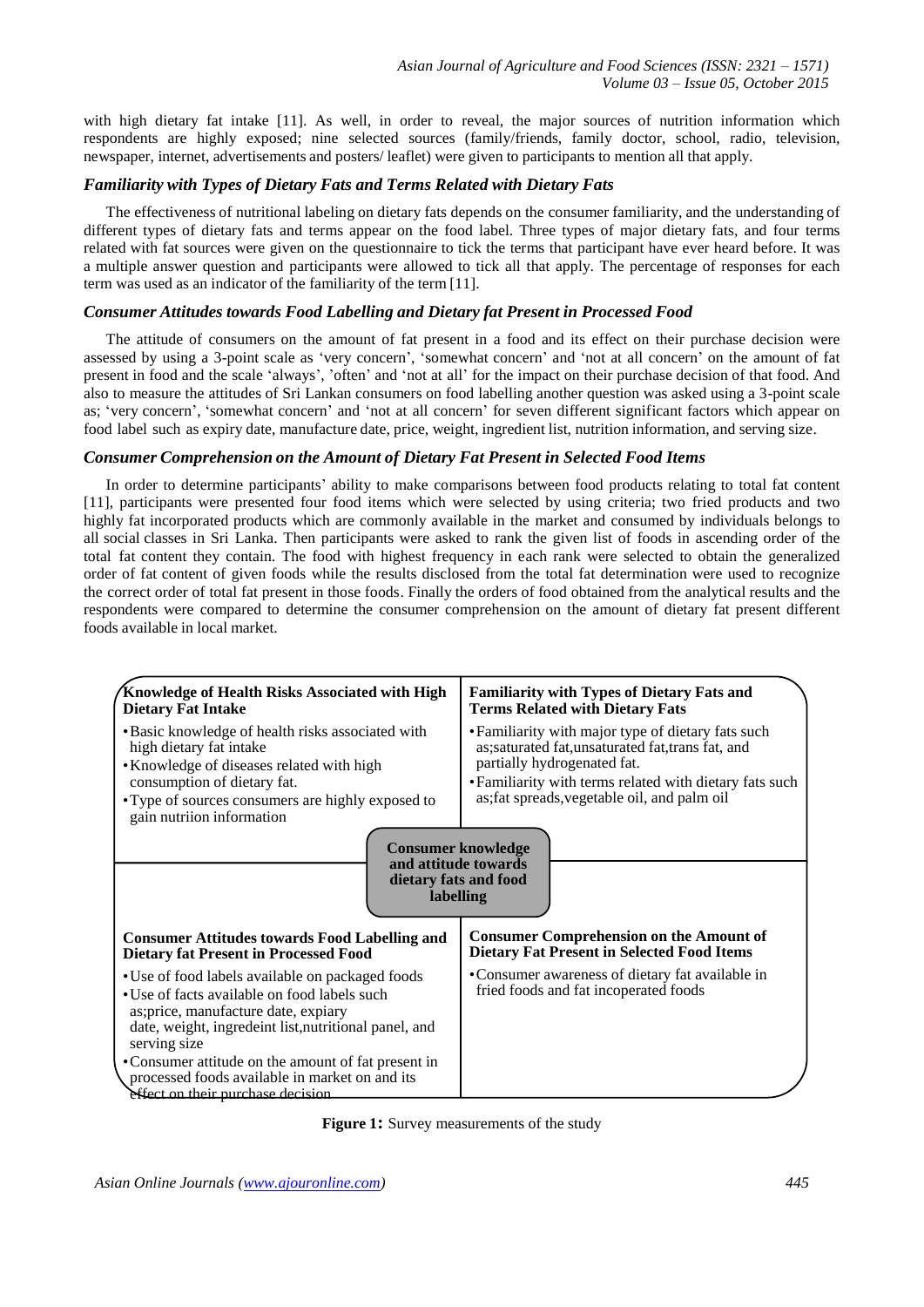## *2.2 Total Fat Analysis of Selected Foods*

#### *2.2.1 Selection of Food Samples*

Levels of total fat were determined in 27 food products(total of 74 brands), selected under seven categories as; fast foods(rolls, vade, burgers, french fries, fried chicken, and pizza), bakery products(bread, fish bun, pastries and cake), spreadable fats(butter, margarine and fat spreads), biscuits(sweet biscuits, cream biscuits, wafers and cream crackers), snack foods(manioc chips, flour based snacks, fried peanuts and extruded snacks), Sri Lankan sweet meats(kavum, kokis, mung kavum and boondi) and chocolates(milk chocolate and chocolate enrobed wafers). Three brands from each product type were selected for the analysis, except butter, sweet biscuits, cream biscuits, crackers and chocolate coated wafers where only two brands were chosen and margarine with one brand. Market share information was used where available to select the top three brands from each product type. Shops/sellers belongs to three levels of social classes (upper, middle and lower) in Sri Lanka were chosen in the case where lack of market information for the selection of brands.

#### *2.2.2 Sampling Area and Sample Collection*

All samples were purchased between September to November in 2014, from supermarkets, retail shops, takeaway outlets and street vendors within Colombo District, Sri Lanka.

#### *2.2.3 Sample Storage*

All labelled samples (biscuits, wafers and crackers, spreadable fats, chocolates) were stored according to the instructions given by the manufacturer and analysed before their date of expiry. Unlabelled perishable items (fats foods, bakery products, Sri Lankan sweet meats) were packed in sealable plastic storage bags and stored under refrigerated condition as soon as possible. Unlabelled dry food items (snacks items) were packed in sealable plastic storage bags and stored under room temperature. All these unlabelled food items were analysed within 1 or 2days after purchase.

## *2.2.4 Determination of Total Fat*

Total fat determination of food samples were done according to the Association of Official Chemists International (AOAC) method 922.06 [12] and their corresponding color codes as; red (>17.5g of total fat in 100g of food), amber  $(>3.0g$  to  $\leq$ 17.5g of total fat in 100g of food) or green ( $\leq$ 3.0g of total fat in 100g of food) was determined according to the proposed traffic light labelling system by the Ministry of Health, Sri Lanka [13].As well as the amount of total fat contain in 100g of food; the amount of total fat contain in a single serving of fast food was also calculated in the study. For individual items, the serving size was taken as a one unit of the product, where medium size serving according to the manufacturer, were guided as the serving size for rest of products. For products missing manufacturers" guidance for serving, the reference amounts provided by Food and Drug Administration were used as guide lines for the determination of serving size [14].

## **3. RESULTS AND DISCUSSION**

#### *3.1 Socio Demographic Characteristics of the Study Population*

| <i>Characteristic</i> $(N=413)$ |                  | <b>Frequency</b> | Percentage |
|---------------------------------|------------------|------------------|------------|
| Gender                          | Female           | 211              | 51.1       |
| <b>Civil status</b>             | Male             | 202              | 48.9       |
|                                 | Married          | 265              | 64.2       |
| Age group (years)               | Unmarried        | 148              | 35.8       |
|                                 | 18-24            | 54               | 13.1       |
|                                 | $25 - 34$        | 85               | 20.6       |
|                                 | $35 - 44$        | 92               | 22.3       |
|                                 | 45-54            | 81               | 19.6       |
|                                 | 55-64            | 67               | 16.2       |
|                                 | > 65             | 34               | 8.2        |
| <b>Educational level</b>        | Up to $O/L$      | 142              | 34.4       |
|                                 | Up to A/L        | 138              | 33.4       |
| <b>Work in Food sector</b>      | Higher education | 133              | 32.2       |
|                                 | Yes              | 35               | 8.5        |
| <b>Work in Health sector</b>    | N <sub>0</sub>   | 378              | 91.5       |
|                                 | Yes              | 44               | 10.7       |
|                                 | No               | 369              | 89.3       |

**Table 1**: Socio demographic characteristics of the sample selected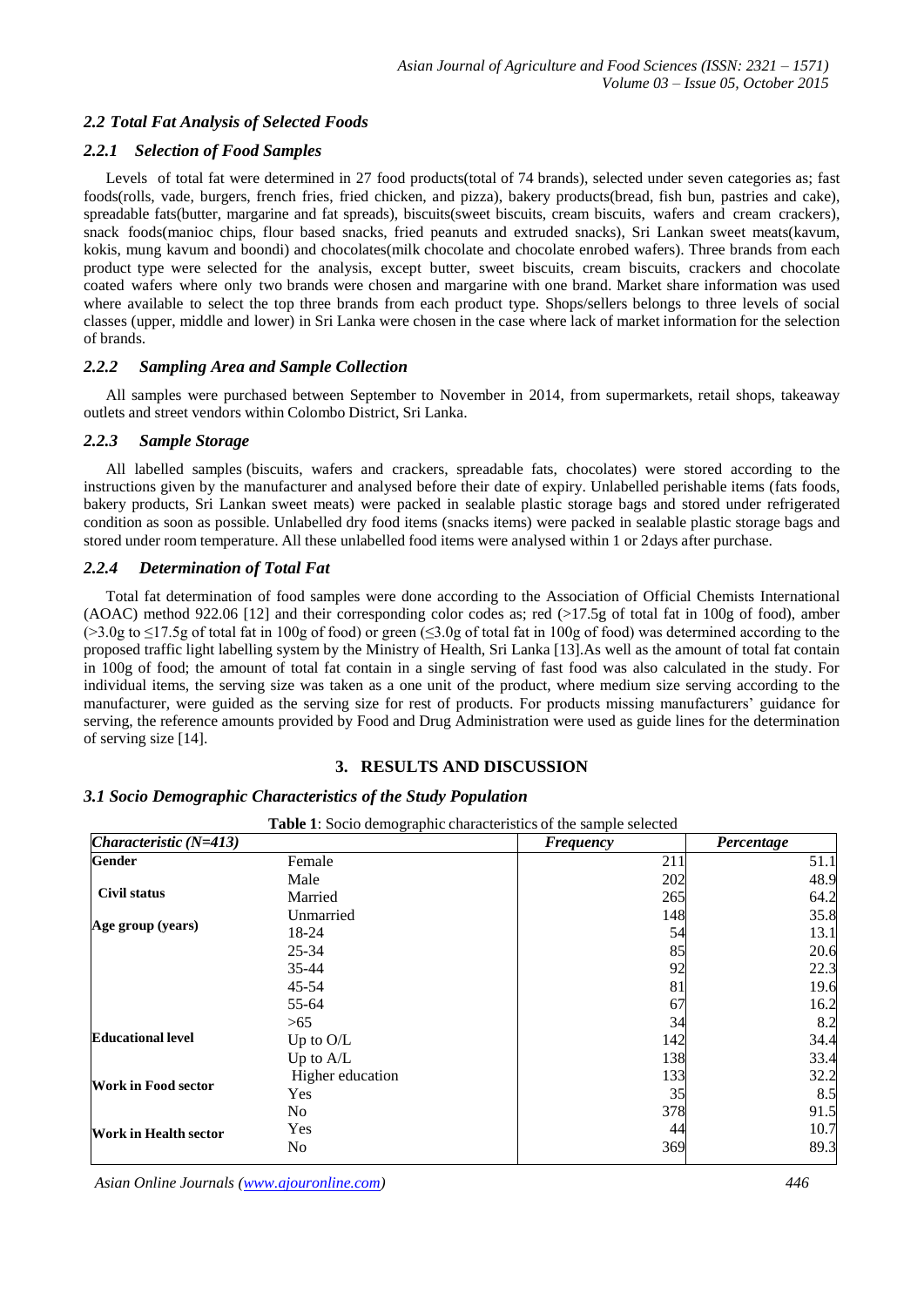As presented in table 1 ,the age dispersal of the study population was evenly distributed among the age groups of 25 to 34 years, 35 to 44 years, and 45 to 54 years; all together comprised approximately two thirds (62.5%) of respondents of the study population . The prominent group of respondents was the age group, 35 to 44 years(22.3%) with 92 respondents, while the minor group (8.2 %) was 65 years and above (n=34). Majority of respondents engaged in shopping activities were married (64.2%) compared to the number of unmarried respondents (35.8%).Surprisingly the level of education of respondents were evenly distributed among the three levels of education, and approximately twothirds of respondents have educated up to advanced level. In addition, 35 respondents (8.5%) were employed in food sector while 44 respondents (10.7%) were in health sector.

## *3.2 Knowledge of Health Risks Associated with High Dietary Fat Intake*

According to the results of the survey, all respondent (51.1% females and 48.9% males) were able to identify that high consumption of fats and oils leads to many disease conditions. Among them majority (63.4%) was able to identify, type of diseases related with high consumption of dietary fats as shown in figure 2.The respondents knowledge regarding diseases related with high dietary fat consumption was significantly influenced (Pearson  $\chi$ 2=45.73, p <0.001) by the educational level of the consumer.



**Figure 2:** Frequencies of the selecting correct statement regarding dietary fat related diseases

The results from this study confirm the earlier finding [15] that media as the major source of information regarding health and nutrition among general public in Colombo district by exposition the highest exposed levels for television (78.7%).Next, family and friends (73.8%), school education (68.3%), newspapers (66.8%) can be concluded as media which consumers were highly exposed to gain nutrition information (Figure 3). Even though internet is a powerful tool of sharing knowledge nowadays, the frequency of use this powerful resource by Sri Lankan consumers were in a miserable condition ,where less than half of the respondents(42.9%) were used it as a source of knowledge on dietary fat and diseases. The study [15] has also noted a similar frequency (41.2%), in their study regarding the use of internet by Sri Lankans as a source of nutrition information.



**Figure 3:** Frequencies of nutrition information sources used by respondents'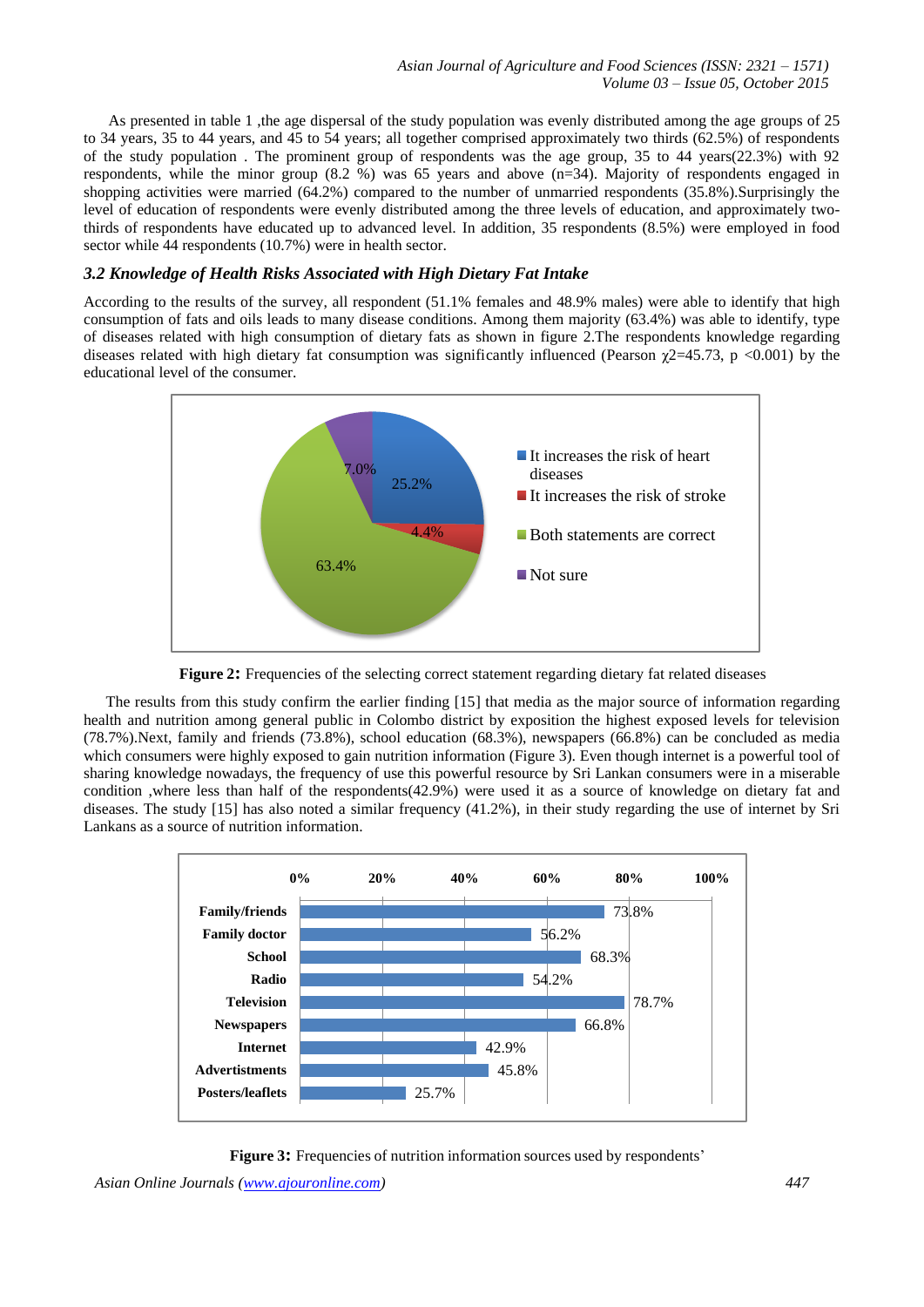## *3.3 Familiarity with Types of Dietary Fats and Terms Related with Dietary Fats*

According to the Figure 4 almost all (96.6%) respondents have heard, both fat spread and vegetable oil where nearly 85% have heard palm oil. With respect to them, the familiarity of respondents with other terms related to dietary fats was considerably poor. Among them saturated fat (39.9%) and unsaturated fat (36.2%) were more familiar than trans fat(20.0%) and partially hydrogenated fat(13.9%).Lack of attention of Sri Lankan consumers on ingredient list and nutrional panel on food labels where available as exhibited in figure 5 under the consumer attitudes towards food labeling and dietary fat present in processed food could be the major cause for the variations of the familiarity on different terms.



**Figure 4:** Percentages of respondents' familiar on different terms related with dietary fats

## *3.4 Consumer Attitudes towards Food Labelling and Dietary Fat Present in Processed Food*

The table 2 summarizes the association between social-demographic characteristics of respondents and the extent of being concern about dietary fats in food.

| Socio-demographic variable    | Extent of concern (n=413) |                            |                       | Pearson chi        | <i>p</i> value |
|-------------------------------|---------------------------|----------------------------|-----------------------|--------------------|----------------|
|                               | Very concern              | <b>Somewhat</b><br>concern | Not at all<br>concern | square<br>$\chi^2$ |                |
| Gender                        |                           |                            |                       |                    |                |
| Female                        | 55 (13.30%)               | 136 (32.90%)               | 20 (4.80%)            |                    |                |
| Male                          | 46 (11.10%)               | 134 (32.40%)               | 22 (5.30%)            | 0.716              | 0.699          |
| Age group                     |                           |                            |                       |                    |                |
| 18-24yrs                      | 11(2.7%)                  | 36 (8.7%)                  | 7(1.7%)               |                    |                |
|                               |                           |                            |                       |                    |                |
| $25-34$ yrs                   | $8(1.9\%)$                | 68 (16.5%)                 | $9(2.2\%)$            | 23.395             | 0.009          |
| 35-44yrs                      | 23 (5.6%)                 | 56 (13.6%)                 | $13(3.1\%)$           |                    |                |
| 45-54yrs                      | 27(6.5%)                  | 48(11.6%)                  | 6(1.5%)               |                    |                |
| 55-64yrs                      | 19 (4.6%)                 | 45 (10.9%)                 | $3(0.7\%)$            |                    |                |
| $>65$ yrs                     | $13(3.1\%)$               | $17(4.1\%)$                | $4(1.0\%)$            |                    |                |
|                               |                           |                            |                       |                    |                |
| <b>Education</b><br>Up to O/L | 28 (6.8%)                 | 94 (22.8%)                 | 20 (4.8%)             |                    |                |
|                               |                           |                            |                       |                    |                |
| Up to A/L                     | 43 (10.4%)                | 84 (20.3%)                 | 11(2.7%)              |                    |                |
|                               |                           |                            |                       | 8.040              | 0.090          |
| Higher education              | 30 (7.3%)                 | 92 (22.3%)                 | 11 (2.7%)             |                    |                |

**Table 2:** Association between socio-demographic characteristics of respondents and the concern on fat present in food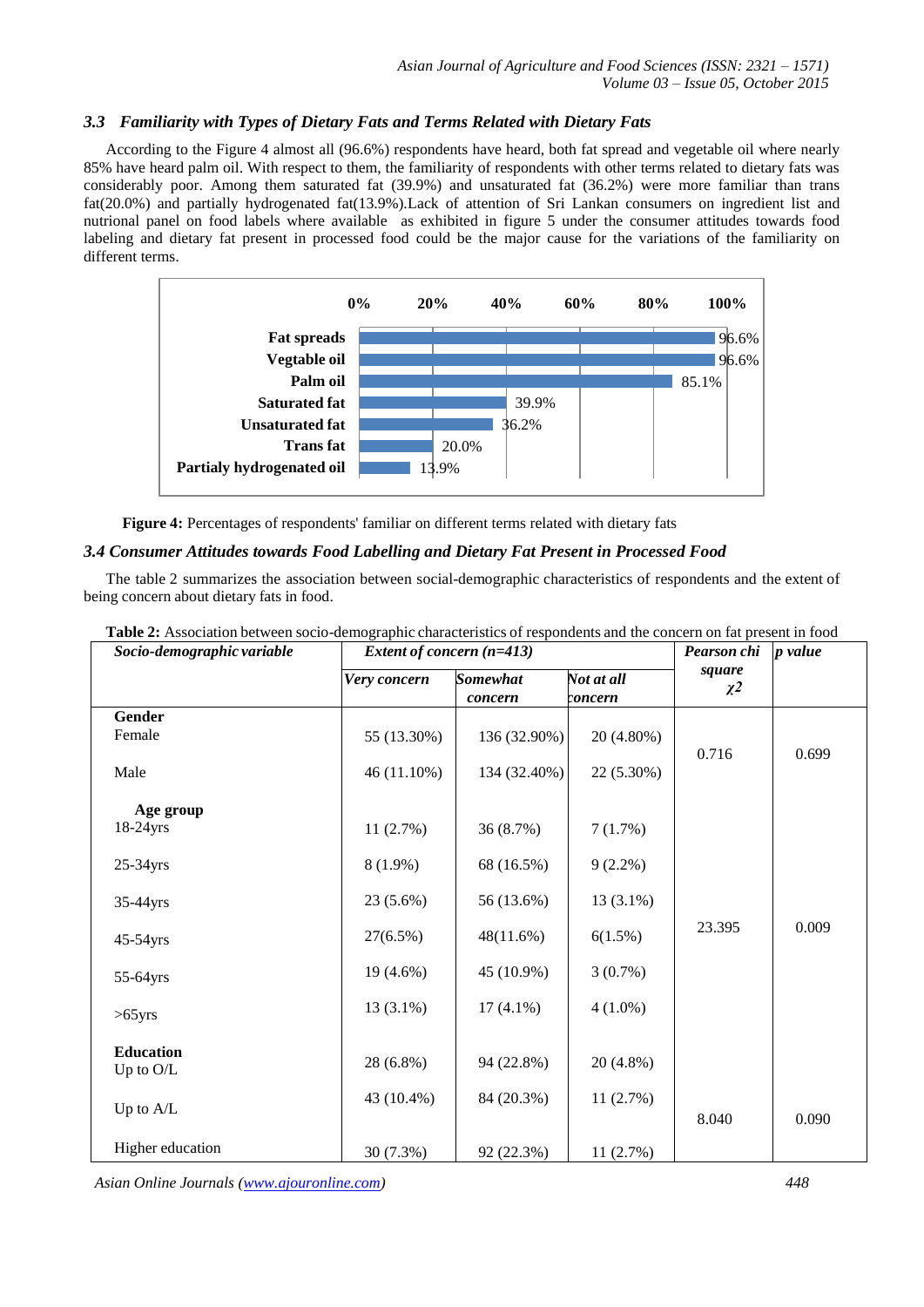The concern on dietary fats among consumers were considerably high and governed by the age factor of the consumer (Pearson  $\gamma$ 2=23.40, p =0.009). The purchase decision of fatty foods showed a positive strong relationship (Pearson  $χ$ 2=1.83, p <0.001,  $γ$ = 0.739) with consumers' concern on fats. Majority (92%) of respondents were food label users where gender (Pearson  $\gamma$ 2=6.23, p =0.044) and the educational level (Pearson  $\gamma$ 2=16.17, p =0.003) of the respondents were found significantly associated with use of food label information. As shown in figure 5 the most frequently referred labelling facts were expiry date, manufactured date, and price . Usage of other facts on food labels such as; weight, ingredient list, nutrition information, and serving size were very poor among Sri Lankan consumers.



**Figure 5:** Type of information on food labels sought by respondents

#### *3.5 Consumer Comprehension on the Amount of Dietary Fat Present in Selected Food Items*

The study revealed, that consumer are unaware about hidden fats available in fat incorporated foods by holding an opinion, that more fat is available in fried foods than fat incorporated foods. As stated by the consultant medical nutritionist, Dr. Renuka Jayatissa of the Medical Research Institute in Sri Lanka, the hidden fats in foods such as; fast foods, challenge people to count the amount of fat they consume [16].

#### *3.6 Total Fat and the Corresponding Color Code*

Colour coding system helps consumer to sort out healthier foods from less healthier ones at a glance. Besides, the revel of total fat present in selected food products; determine the positions of the food products in the proposed colour code system respect to total fat is another objective of the study. This was done comparing the limits of total fats in colour coding system proposed by the Ministry of Health, Sri Lanka [17, 18] and the analytical evidences obtained from the study.

## *Total Fat Content in Fast Foods*

Selection of fast foods as a group of concern in the current study was based on the great attention, regarding hidden levels of fat in fast food items available in Sri Lanka [16]. According to the figure 6 the results obtained from the total fat determination of fast foods, the highest total fat content was obtained from french fries, as 24.19g of fat in 100g of food where; the lowest was found in rolls, as 12.70g. All fried food products except rolls showed a higher total fat content compared to fast food made by incorporation of fats.

According to dietary fat guidelines given by World Health Organization and American Heart Association, a healthy adult should intake 20% to 35% of their daily calorie requirement from fats and oils[19,20].Based on 2000 calories diet it can be expressed as 44g to 78g of total fat. The consultant medical nutritionist Dr. Renuka Jayatissa has also bring up these values on her interview in Sunday times print edition [16] related to total fat requirement of sedentary Sri Lankan men and women. Exceeding these limits of fat intake could be a cause factor of obesity and NCDs which are prevailing problems in Sri Lanka. Many printed editions [17, 21] have mentioned that fast food play a major role of this problem because it is energy dense up to 65% more than an average diet. This statement can be proven up to some extent through this study by the point as we discussed earlier; a medium size serving of French fries, provides 28.31g of fat to the consumer which is approximately fulfill half of their average daily energy requirement from fat.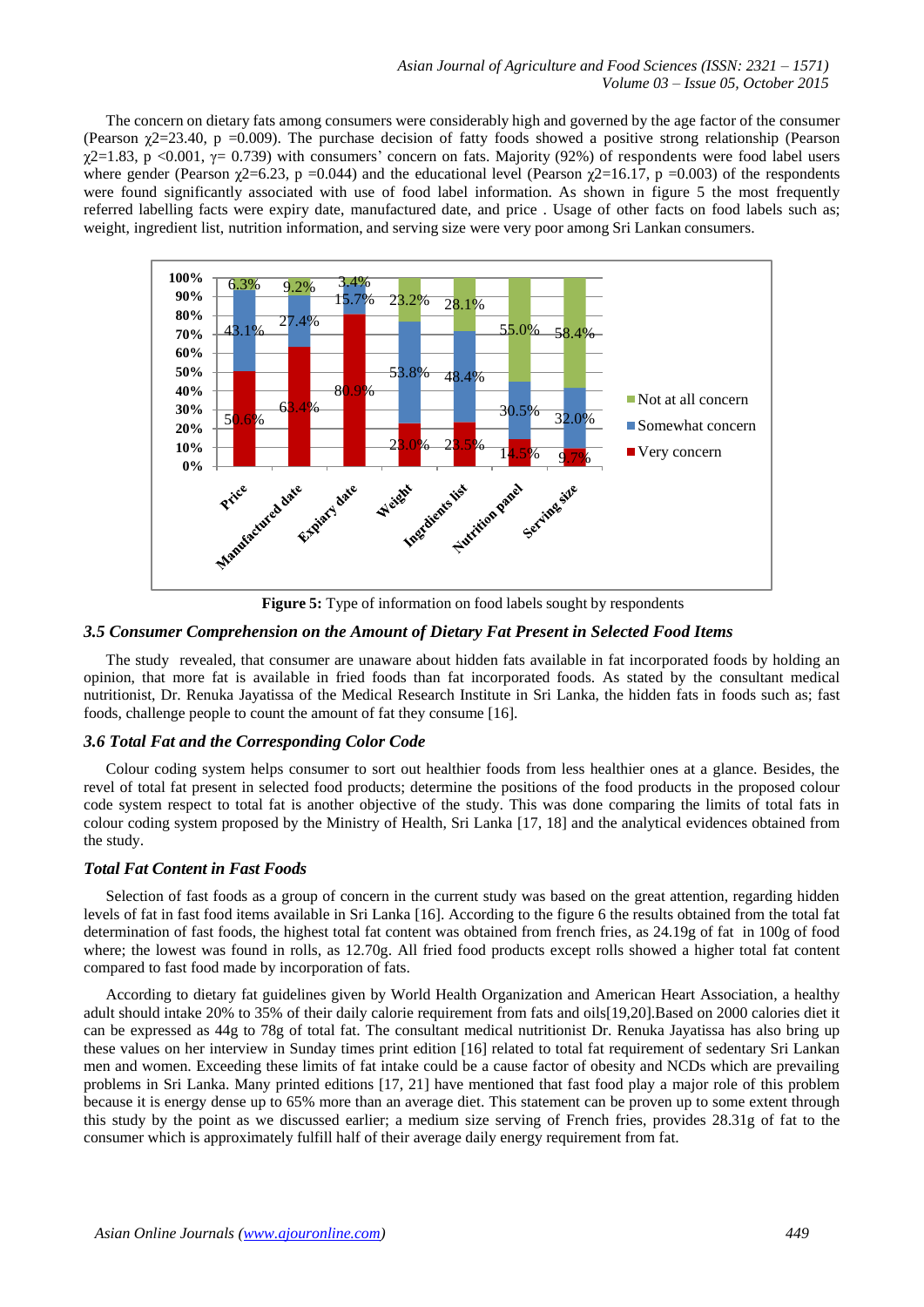

**Figure 6:** Levels of total fat in fast foods

## *Total Fat Content in Bakery Products*

The results revealed that there is a wide variability of total fat contents among the category of bakery products, which range between the highest total fat in 100g of food; 32.57g in pastries This finding is reflected in the previous study [22] which reveals the mean fat content in pastries as 32.5g in 100g of food and the lowest total fat in breads as 1.87g. Pastries and cakes showed higher amount of total fat compared to yeast leavened products such as breads and fish buns. The main reason for this variability is the high extent use of fat sources like butter, margarine and other bakery fats, during their production process, compared to yeast leavened products. As shown in Figure 7, the amount of fat present in a single serving of bakery products exhibit the same outline of the total fat in 100g of food.



**Figure 7:** Levels of total fats in bakery products

#### *Total Fat Content in Spreadable fats*

Spreadable fats are products with a fat content of at least 10% but less than 90% by weight and which remain solid at a temperature of 20°C .They undergo standard classification according to their fat content and whether they are of dairy/non-dairy origin, vegetable origin or animal origin[23]. In Sri Lanka butter, margarine and fat spreads are the common types of spreadable fats available in supermarket shelves and grocery stores. According to the Food Standard Agency, given guideline [24] and Codex standards [25,26] butter is a product consist of milk fat with a fat content not less than 80% but less than 90%; margarine is a product obtained from vegetable and/or animal fats with a fat content of not less than 80% but less than 90% and fat spread is a product comprise of vegetable and/or animal fats with a fat content more than 60% but not higher than 80%.In the current study, the total fat results (Figure 8 )obtained for selected fat spreads were found within the range of standard values. Highest fat content was found in the margarine product as 83.45g in 100g of food and the lowest was obtained from fat spreads.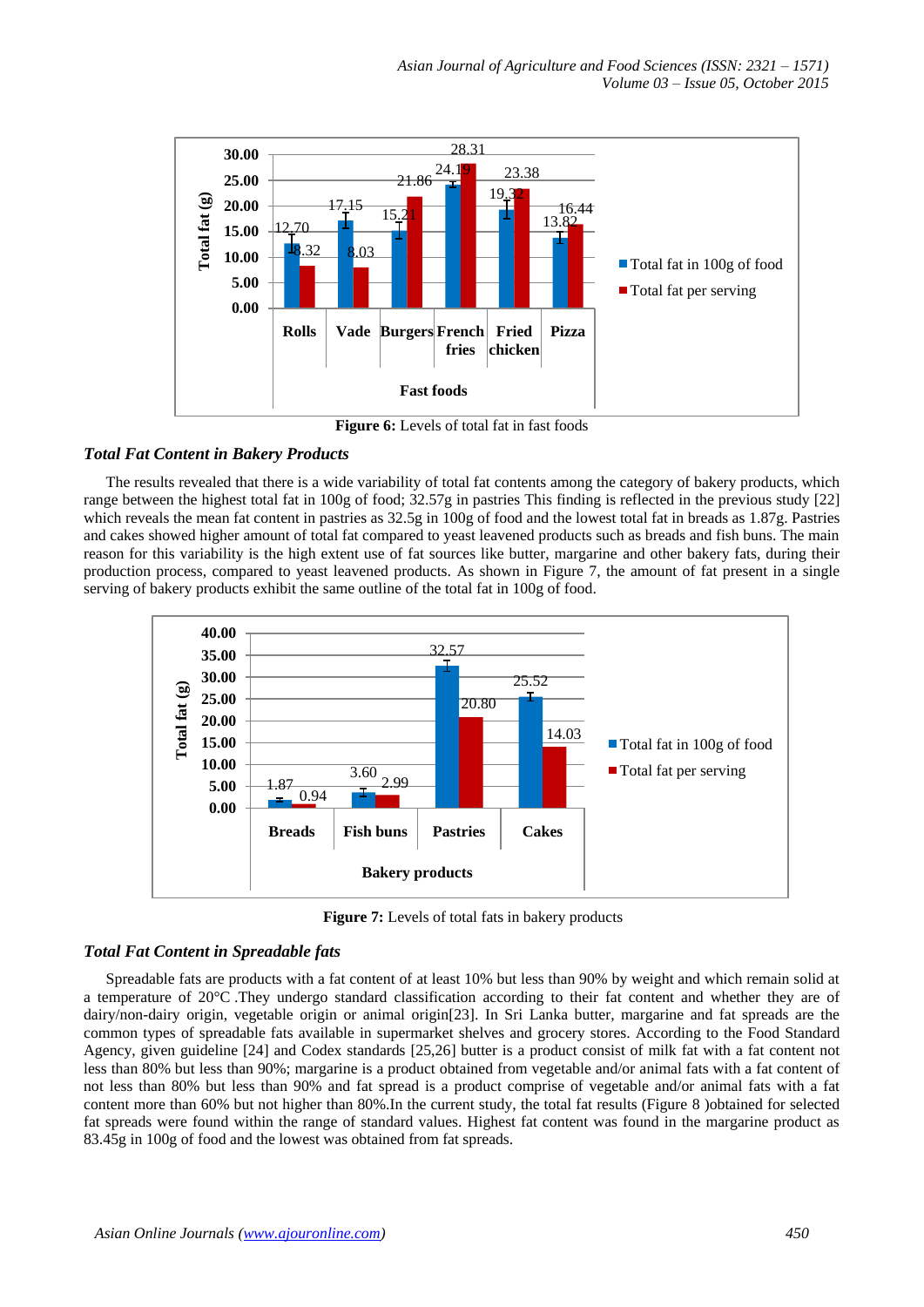

Figure 8: Levels of total fat in spreadable fats

## *Total Fat Content in Biscuits, Wafers and Crackers*

According to the results, the highest fat content was found in wafers as 26.95g in 100g of food, following cream biscuits with 20.80g.Sweet biscuits and crackers resulted lower amount of total fat in 100g of food compared to above products. The main reason for this higher variation of total fat is the application of cream layer, made by incorporating high amount of vegetable fat such as margarine in the middle of biscuits. Wafers contain higher amount of total fat than cream biscuits because of several reasons.



**Figure 9:** Levels of total fats in biscuits, wafers and crackers

Firstly, wafers contain two or three layers of cream where cream biscuits contain only one. And also the biscuit sheets used in wafers biscuits manufacturing are comparatively thin than biscuits used in cream biscuit manufacturing process. Therefore the cream filling to biscuit ratio is relatively high in wafer biscuit than in cream biscuits; resulting high fat content in 100g of food. As Figure 9 shows, the amount of fat per serving does not indicate a considerable variation from the pattern of total fat in 100g of food.

## *Total Fat Content in Snack foods*

Among snack products, fried peanuts revealed significantly high amount of total fat, 52.89g in 100g of food, compared with other two fried products; manioc chips and flour based fried snack with total fat content of 27.79g and 31.81g respectively (Figure 10) The main reason for this high variation of total fat in fried peanuts is the higher amount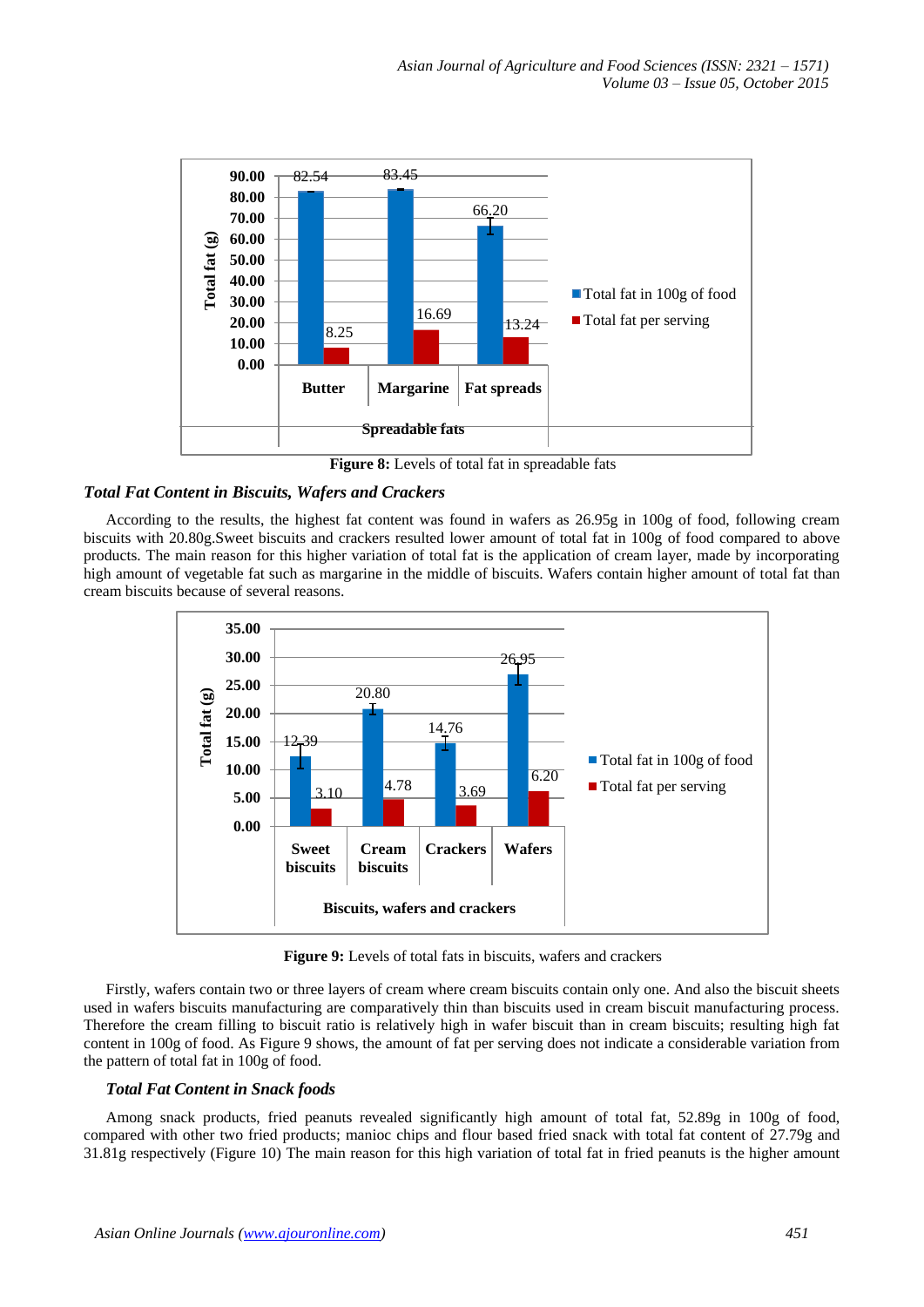of fats present in peanuts itself [28]. Except spreadable fats, fried peanuts were the product found with highest amount of total fat, among all the products employed.



**Figure 10:** Levels of total fats in snack foods

# *Total Fat Content in Sri Lankan sweet meats*

Surprisingly, compared with other sweets, kokis revealed the highest amount of total fat in 100g of food as 34.56g where the following sweet; boondi as 24.31g in 100g.Mung kavum and kavum exhibited relatively similar amount of mean total fat compared to other two sweets as ; 13.95g and 11.86 grams respectively. Even though kokis found as the highest in total fat in 100g of food it indicated a least fat per serving as 2.88g (Figure 11).



**Figure 11:** Levels of total fats in Sri Lankan sweetmeats

## *Total Fat Content in Chocolates*

According to the results summed up in the Figure 12, both chocolate products contained approximately similar quantities of total fat in 100g of food. Even though chocolate enrobed biscuits contain less amount of chocolate compared to chocolate slabs; the high amount of fat is contributed by the wafer, as shown earlier under the total fat analysis of biscuit products (Figure 9), may possibly be the reason for this similarity.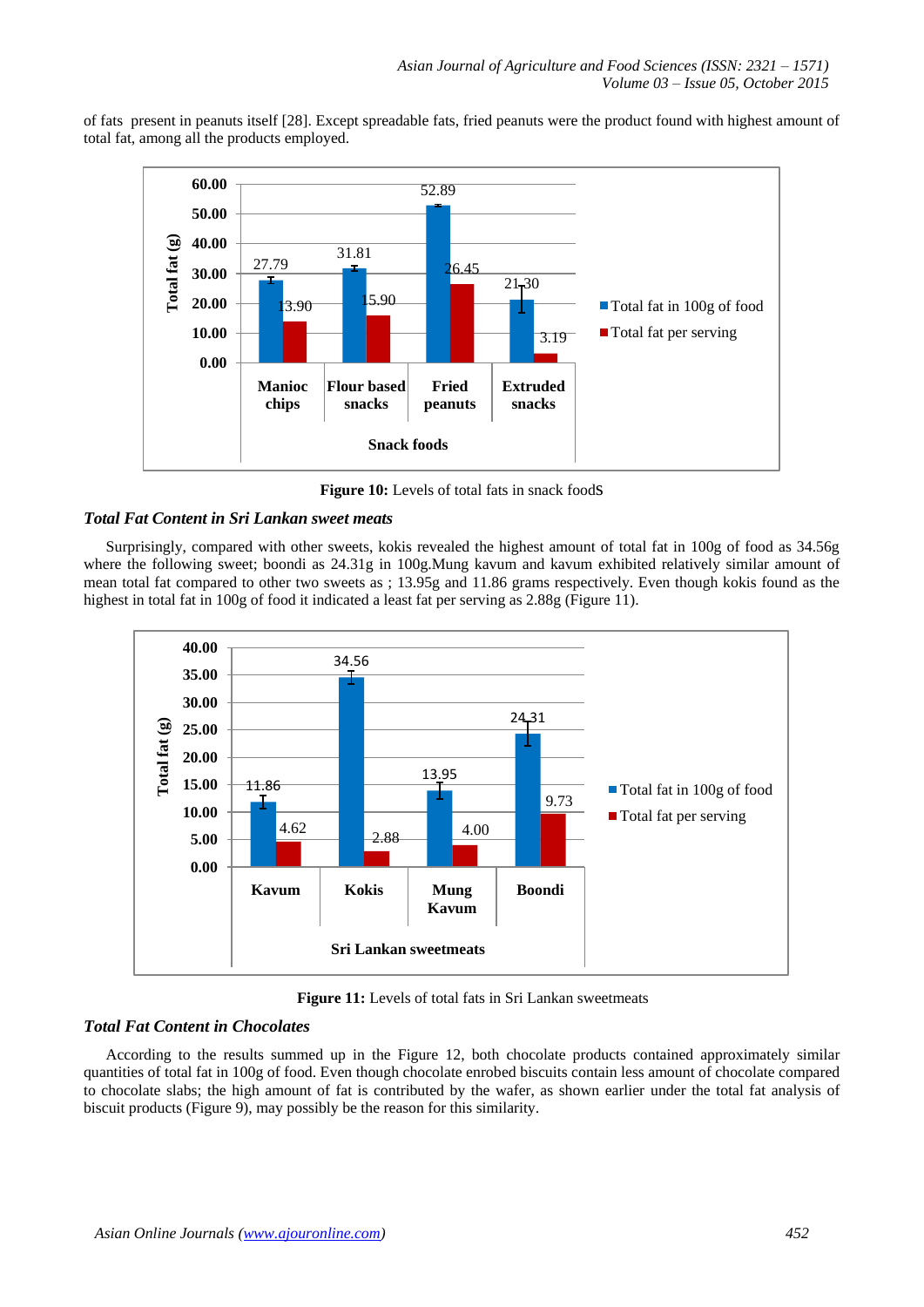

**Figure 12:** Levels of total fats in chocolates

## *Proposed colour codes from the analysis*

According to the corresponding color codes (Figure 13) on analysed food products( $n=27$ ) based on their revealed total fat content, the majority of selected food items(17 products) were found in the red segment with high amounts of total fat in 100g of food. Deplorably, only one product (bread) was detected in the low range of fat with the label of green. The rest 9 products employed were found within the limits of 3g to 17.5g of total fat in 100g of food and attained the color category of amber.



**Figure 13:** Proposed colour codes on analysed food products

# **4. CONCLUSION**

Based on the results of this study it can be suggested that Sri Lankan consumers have a good basic knowledge about dietary fat- disease relationship. Nevertheless their familiarity with different types and terms related with dietary fats is considerably low. Therefore to obtain the intended outcome of proposed strategies, meanwhile government should conduct awareness campaigns to make consumers aware about different types of dietary fats and the use of information on food labels. Higher levels of total fat revealed in selected processed foods suggestive the need of an active guideline to regulate the limits of total fat present in processed foods available in Sri Lankan market.